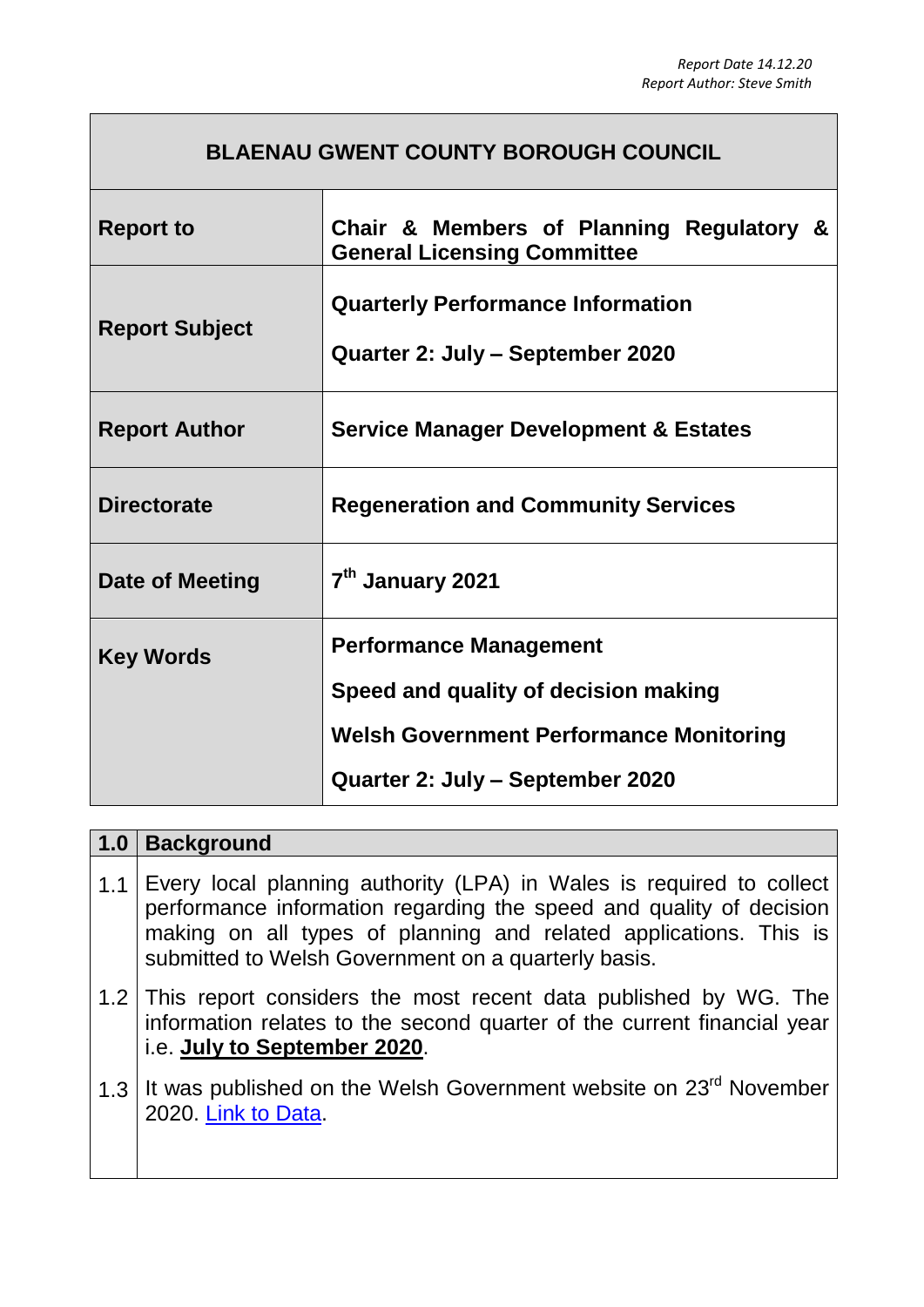| 2.0 | <b>Options for Consideration</b>                                                                                                                                                                                                                                                |  |
|-----|---------------------------------------------------------------------------------------------------------------------------------------------------------------------------------------------------------------------------------------------------------------------------------|--|
| 2.1 | I have included 3 tables to illustrate current performance.                                                                                                                                                                                                                     |  |
|     | 1. Fig 1 - ranks the 25 LPA's in order of speed of determining all<br>applications "on time". This is defined as within the 8-week target<br>period or longer time that may be agreed with the applicant.                                                                       |  |
|     | 2. Fig $2$ – ranks the LPA's in Wales and in respect of the average<br>time (in days) taken to determine all applications.                                                                                                                                                      |  |
|     | 3. Fig 3. - shows decisions taken by Planning Committee that are<br>contrary to the recommendation of its officers.                                                                                                                                                             |  |
| 3.0 | <b>Performance Information</b>                                                                                                                                                                                                                                                  |  |
| 3.1 | Fig 1: this Council decided $100\%$ of all applications in time. This<br>compares to a Welsh average of 80%.                                                                                                                                                                    |  |
| 3.2 | Fig $2$ : on average it takes $85 \text{ days}$ from registration to decision for this<br>Council to decide each planning application set against a Wales<br>average of 94 days.                                                                                                |  |
| 3.3 | Fig $3$ : $0\%$ of Planning Committee decisions were contrary to officer<br>recommendation.                                                                                                                                                                                     |  |
|     | 4.0 Consideration                                                                                                                                                                                                                                                               |  |
| 4.1 | The data in this quarter includes the period in the national Covid<br>"lockdown". The returns therefore have to be viewed in that context.<br>They are not necessarily representative of our normal service provision<br>or for that matter any other Local Planning Authority. |  |
| 4.2 | During this period, the service continued despite staff absences due to<br>deployment.                                                                                                                                                                                          |  |
| 4.3 | We held two Committee meetings during the quarter but as normal,<br>there was no meeting during August.                                                                                                                                                                         |  |
| 5.0 | <b>Recommendation</b>                                                                                                                                                                                                                                                           |  |
| 5.1 | That the report be noted.                                                                                                                                                                                                                                                       |  |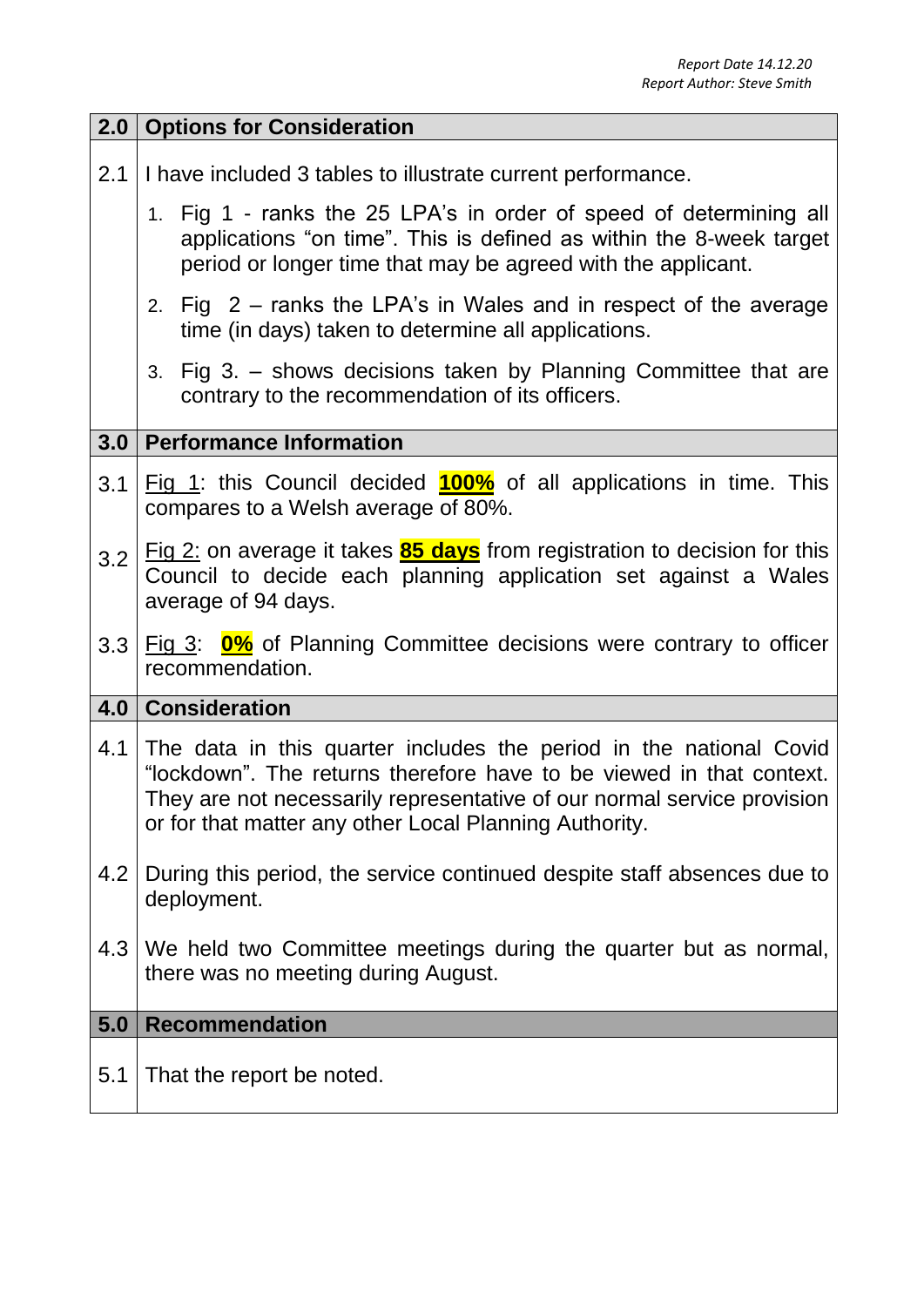*Fig. 1*

## **Welsh Government Quarterly DM Survey Percentage of Planning Applications Determined "On Time"**

*(Ranked in Order of Performance)*

| <b>Welsh</b><br><b>Local Planning Authority</b> |                           | <b>Percentage Determined On Time</b><br><b>Quarter 2: 20-21</b> |                     |
|-------------------------------------------------|---------------------------|-----------------------------------------------------------------|---------------------|
|                                                 |                           | % in Time                                                       | No. of<br>decisions |
| $\overline{1}$                                  | <b>Blaenau Gwent</b>      | <b>100</b>                                                      | 70                  |
|                                                 | Merthyr Tydfil            | 100                                                             | 71                  |
| 3                                               | <b>Brecon Beacons NPA</b> | 99                                                              | 109                 |
| $\overline{4}$                                  | Swansea                   | 98                                                              | 438                 |
| $\overline{5}$                                  | <b>Neath Port Talbot</b>  | 96                                                              | 181                 |
| 6                                               | Caerphilly                | 95                                                              | 216                 |
|                                                 | Monmouthshire             | 95                                                              | 272                 |
| 8                                               | Ceredigion                | 91                                                              | 205                 |
| $\overline{9}$                                  | Conwy                     | 89                                                              | 196                 |
| 10                                              | Vale of Glamorgan         | 87                                                              | 278                 |
| 11                                              | Rhondda Cynon Taff        | 84                                                              | 335                 |
|                                                 | Torfaen                   | 84                                                              | 93                  |
| 13                                              | Cardiff                   | 80                                                              | 626                 |
| 14                                              | Isle of Anglesey          | 79                                                              | 218                 |
| 15                                              | Powys                     | 76                                                              | 141                 |
| 16                                              | <b>Bridgend</b>           | 74                                                              | 188                 |
| 17                                              | Denbighshire              | $\overline{71}$                                                 | 196                 |
| 18                                              | Flintshire                | 66                                                              | 179                 |
|                                                 | Newport                   | 66                                                              | 183                 |
| 20                                              | Pembrokeshire             | 57                                                              | 181                 |
| 21                                              | Carmarthenshire           | 56                                                              | 296                 |
| 22                                              | Snowdonia NPA             | 48                                                              | 79                  |
|                                                 | Gwynedd                   | 48                                                              | 207                 |
| 24                                              | Pembs Coast NPA           | 46                                                              | 69                  |
| 25                                              | Wrexham                   | $\overline{\phantom{0}}$                                        |                     |
|                                                 | <b>WALES AVERAGE</b>      | 80%                                                             |                     |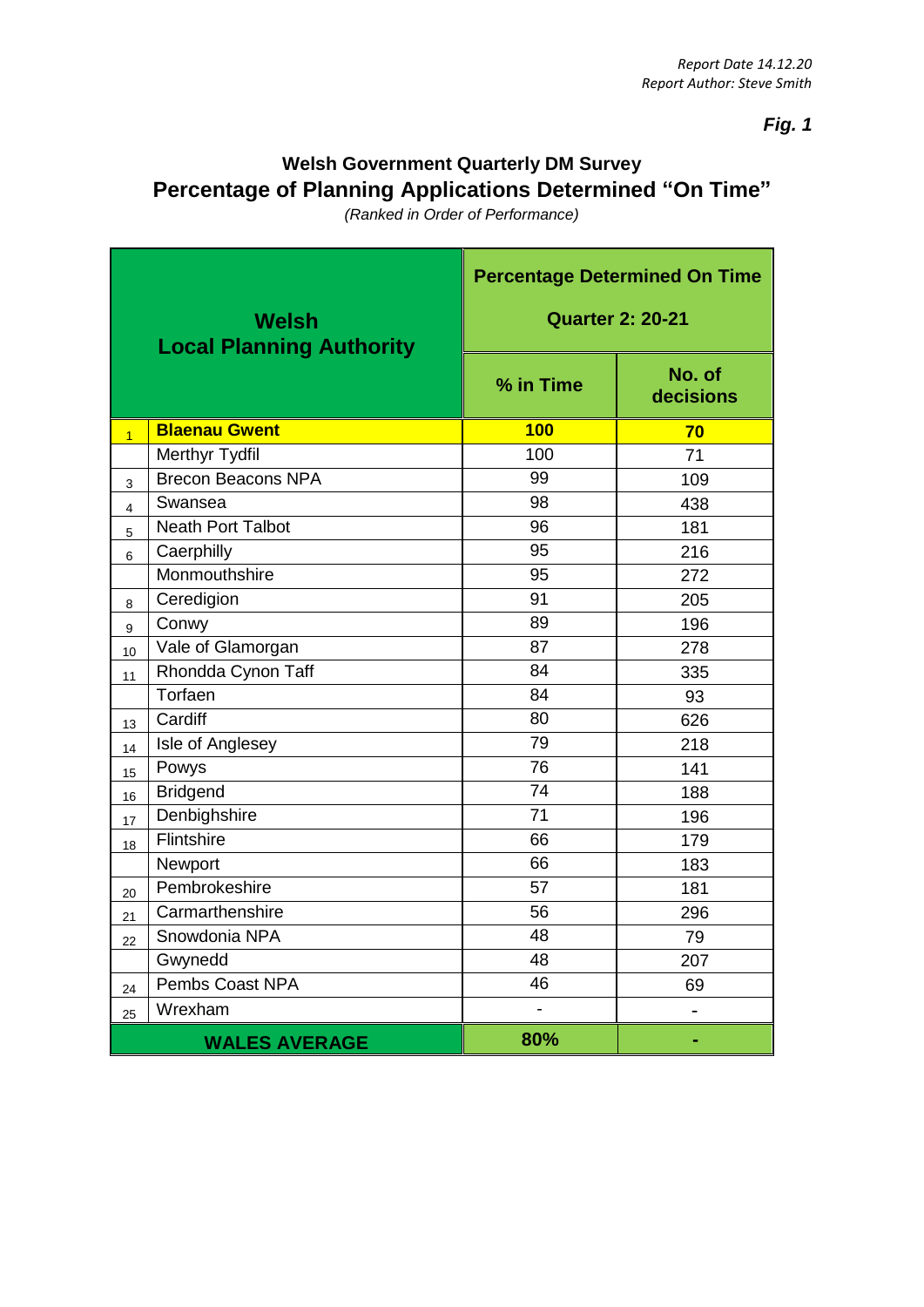à.

*Fig. 2*

## **Welsh Government Quarterly DM Survey Average Time to Decide Applications in Days**

*(Ranked in Order of Performance)*

|                         | <b>Welsh</b><br><b>Local Planning Authority</b> | <b>Average Days Taken</b><br>to Decide An<br><b>Application</b> |
|-------------------------|-------------------------------------------------|-----------------------------------------------------------------|
| 1                       | Merthyr Tydfil                                  | 43                                                              |
| $\overline{c}$          | Swansea                                         | 59                                                              |
| 3                       | <b>Neath Port Talbot</b>                        | 62                                                              |
| 4                       | <b>Bridgend</b>                                 | 72                                                              |
|                         | Rhondda Cynon Taff                              | 72                                                              |
| 6                       | Caerphilly                                      | 74                                                              |
| $\overline{7}$          | Conwy                                           | 76                                                              |
| $\overline{\mathbf{8}}$ | <b>Blaenau Gwent</b>                            | 85                                                              |
| 9                       | Cardiff                                         | 86                                                              |
|                         | Denbighshire                                    | 86                                                              |
| 11                      | Vale of Glamorgan                               | 87                                                              |
| 12                      | Pembrokeshire                                   | 91                                                              |
| 13                      | <b>Brecon Beacons NPA</b>                       | 92                                                              |
| 14                      | Gwynedd                                         | 93                                                              |
|                         | Monmouthshire                                   | 93                                                              |
| 16                      | Torfaen                                         | 101                                                             |
| 17                      | Newport                                         | 106                                                             |
| 18                      | Snowdonia NPA                                   | 109                                                             |
| 19                      | Ceredigion                                      | 112                                                             |
| 20                      | Carmarthenshire                                 | 114                                                             |
|                         | Isle of Anglesey                                | 114                                                             |
| 22                      | <b>Pembs Coast NPA</b>                          | 119                                                             |
| 23                      | Flintshire                                      | 120                                                             |
| 24                      | Powys                                           | 141                                                             |
| 25                      | Wrexham                                         |                                                                 |
|                         | <b>WALES AVERAGE</b>                            | 94                                                              |